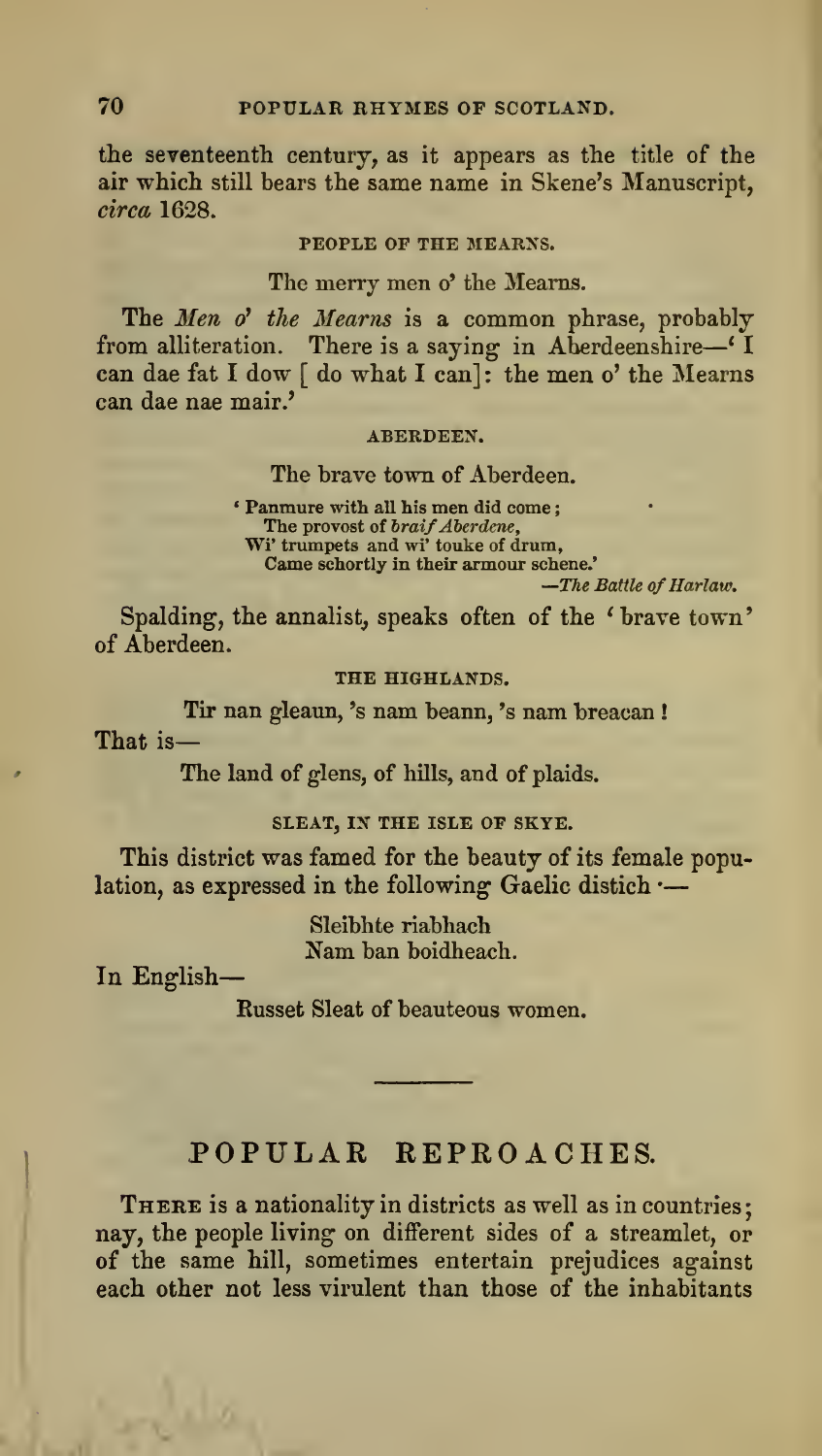of the different sides of the British Channel or the Pyrenees. This has given rise in Scotland to an infinite number of phrases expressive of vituperation, obloquy, or contempt, which are applied to the inhabitants of various places by those whose lot it is to reside in the immediate vicinity. Some of these are versified, and have the appearance of remnants of old songs; others are merely couplets or single lines, generally referring to some circumstance in the his tory of the place mentioned. Almost all the counties of England have such standing jokes against each other. For instance, the men of Wiltshire are called Moon-rakcrs, in commemoration, it is said, of a party of them having once seen the moon reflected in a pool, and attempted to draw it to the shore by means of rakes, under the idea that it was a tangible and valuable object. Hungry Hardwicke is applied to a parish of very poor land in Cambridgeshire.

> Buckinghamshire, bread and beef; If you beat a bush, you'll start a thief-

is an equally old reproach for that county, bearing refer ence to the multitude of robbers harboured in the woods there, till they were cut down by Leofstone, abbot of St Albans. The inhabitants of a village in Wales, where the last prince was betrayed into the hands of Longshanks, are still called Traitors by way of reproach. It is well known that to call the people of Kent Kentish Men, is considered a disparagement, while the phrase Men of Kent has a contrary sense.

Amongst the rural people of France there are many proverbial expressions characterising the inhabitants of particular districts, sometimes in a satirical manner, sometimes otherwise : for example, this as to the haute noblesse de Provènce-

> Riche de Chalon, Noble de Vienne, Fier de Neuchâtel, Preux de Vergy, Eons Barons de Beaufremont.

One popular in the thirteenth century was as follows :

Li Cuveors d'Auxerre,

- Li Musarts (faniéants) de Verdun,
- Li Usuriers de Metz,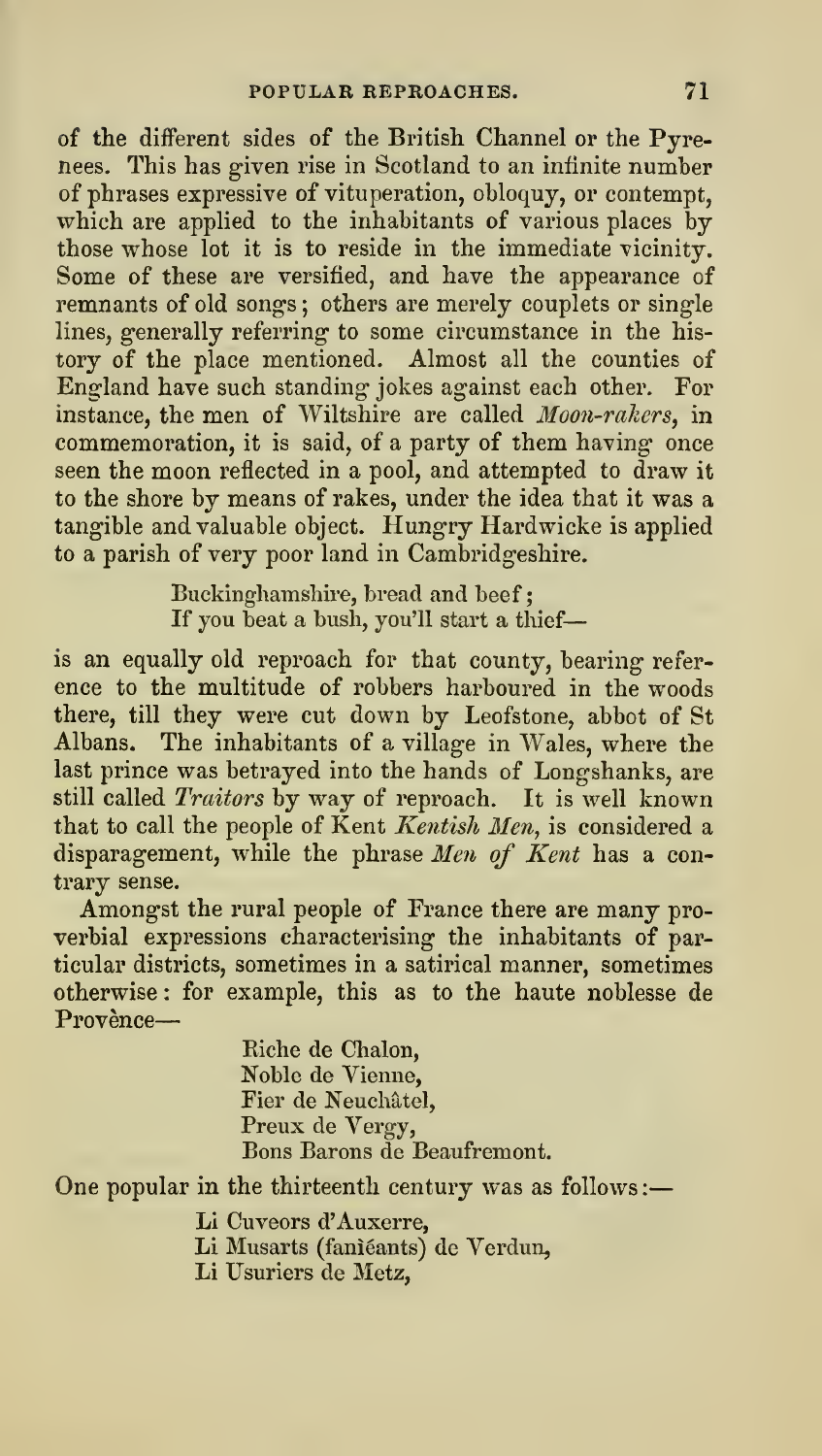Le Mangeurs de Poitiers,

Li Meillers archers d'Anjou,

Li Chevaliers de Champagne,

Li Ecuyers de Bourgoigne,

Li Sergens (fantassins) de Hainault.

To the Local Reproaches here commemorated, I have added a few which are applicable to professions.

# BERWICKSHIRE AND LOTHIAN.

The people of these provinces have been characterised by some hobnail wit as

Loudon louts, Merse brutes, Lammermuir whaups.\*

LAUDER—(*Berwickshire*).

# Lousie Lauder

Lauder is a small and rather poor-looking town, but it must have been indebted chiefly to ' apt alliteration's artful aid' for this odious epithet.

#### EARLSTOUN.

No to lippen to, like the dead fouk o'Earlstoun.

This is a proverb founded on a popular story, kept up as a joke against the worthy people of Earlstoun. It is said that an inhabitant of this village, going home one night with too much liquor, stumbled into the churchyard, where he soon fell asleep. Wakening to a glimmering consciousness after <sup>a</sup> few hours, he felt his way across the graves; but taking every hollow interval for an open receptacle of the dead, he was heard by some neighbour saying- to himself, 'Up and away! Eh, this ane up and away too! Was there ever the like o' that? I trow the dead fouk o' Earlstoun 's no to lippen to.'

 ${\tt JEDBURGH}\text{\textendash}({\it Roxburghshire})$ .

Jethart justice—first hang a man, and syne judge him.

According to Crawford, in his Memoirs, the phrase Jed burgh justice took its rise in 1574, on the occasion of the Regent Morton there and then trying- and condemning, with cruel precipitation, a vast number of people who had offended against the laws, or against the supreme cause of his lordship's faction. A different origin is assigned by the

\* Curlews.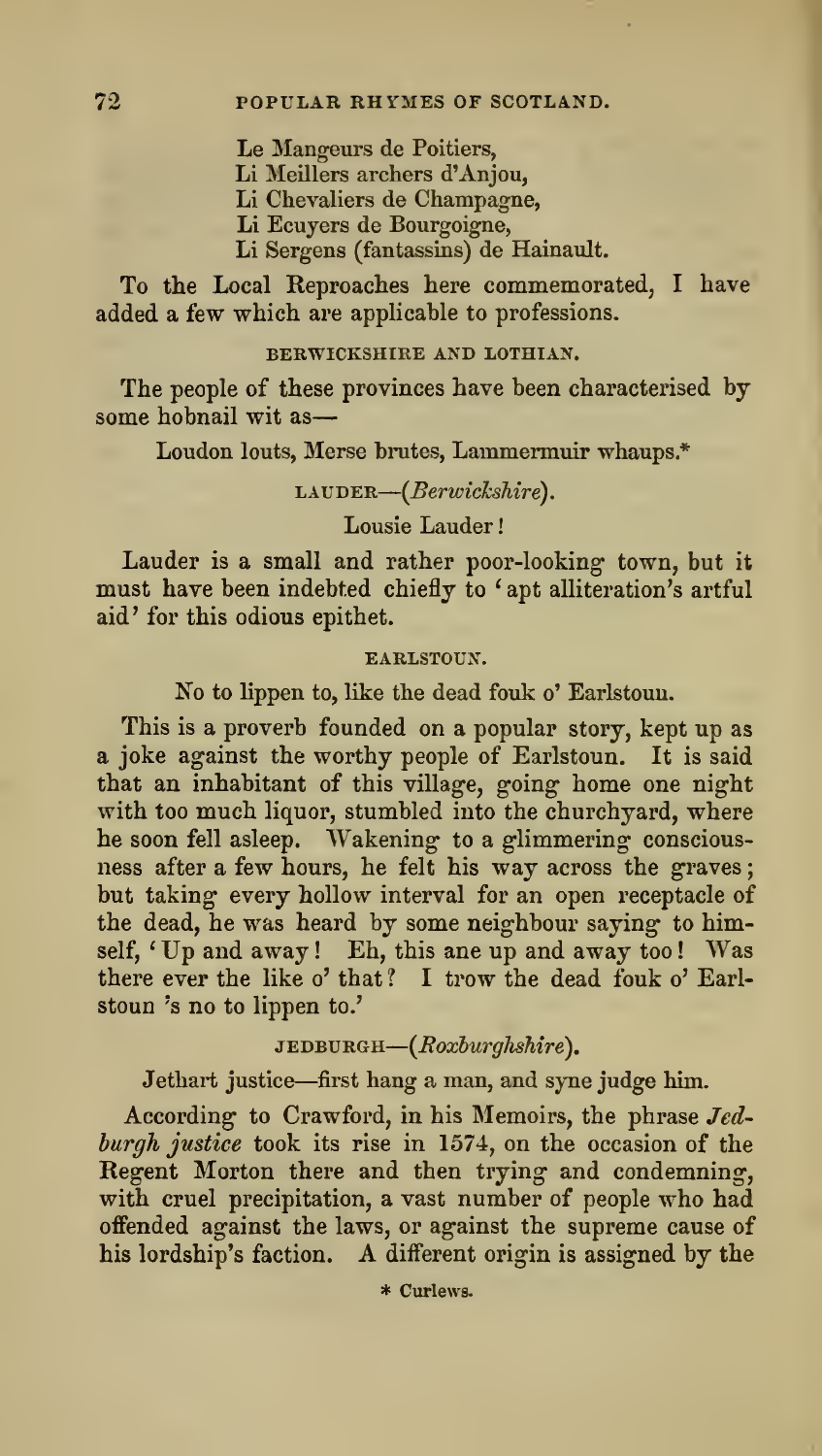people. Upon the occasion, say they, of nearly twenty criminals being tried for one offence, the jury were equally divided in opinion as to a verdict, when one, who had been asleep during the whole trial, suddenly awoke, and being interrogated for his vote, vociferated, ' Hang them a' !

The English phrase Lidford Law, commemorated by Grose, bears the same signification.

BOWDEN—(Roxburghshire).

Tillieloot, Tillieloot, Tillieloot o' Bowden !\* Our cat's kittled in Archie's wig ; Tillieloot, Tillieloot, Tillieloot o' Bowden, Three o' them naked, and three o' them clad!

Bowden is a small village on the south-east slope of the Eildon Hills. To the worthy natives, this quatrain, sung to the tune of the Hen's March, has a meaning hidden from all the rest of the world; they never fail to accept it as the sounding of a note of defiance and insult.

In the south of Scotland there is a proverbial expression used when one observes a trick taking effect, or intended 'There's day enough to Bowden.' It's origin is said to have been this: A stranger one day applied to a stabler in Kelso for a horse to convey him to Bowden. It was after noon, and the hostler, in bringing out the steed, remarked that there would scarcely be time to reach the village before nightfall, ' Oh, there's day eneuch to Bowden,' quoth the stranger—meaning there was daylight sufficient for his journey. He never returned with the horse, and his last words became proverbial in the above sense accordingly.

# ELLIOTS AND ARMSTRONGS.

Elliots and Armstrongs, ride, thieves a'

The Elliots and Armstrongs were the predominant clans in Liddisdale, and generally engaged in thieving during\* the days of Scottish independence. Their neighbours still keep up this allusion to former habits ; and though their Border spears have long been converted into shepherds' crooks, they have not yet become quite insensible to the taunt.

Previous to the middle of the last century, as the Lords of Justiciary yearly passed on horseback between Jedburgh

\* Tillieloot—an old Scottish term for coward or chicken-heart.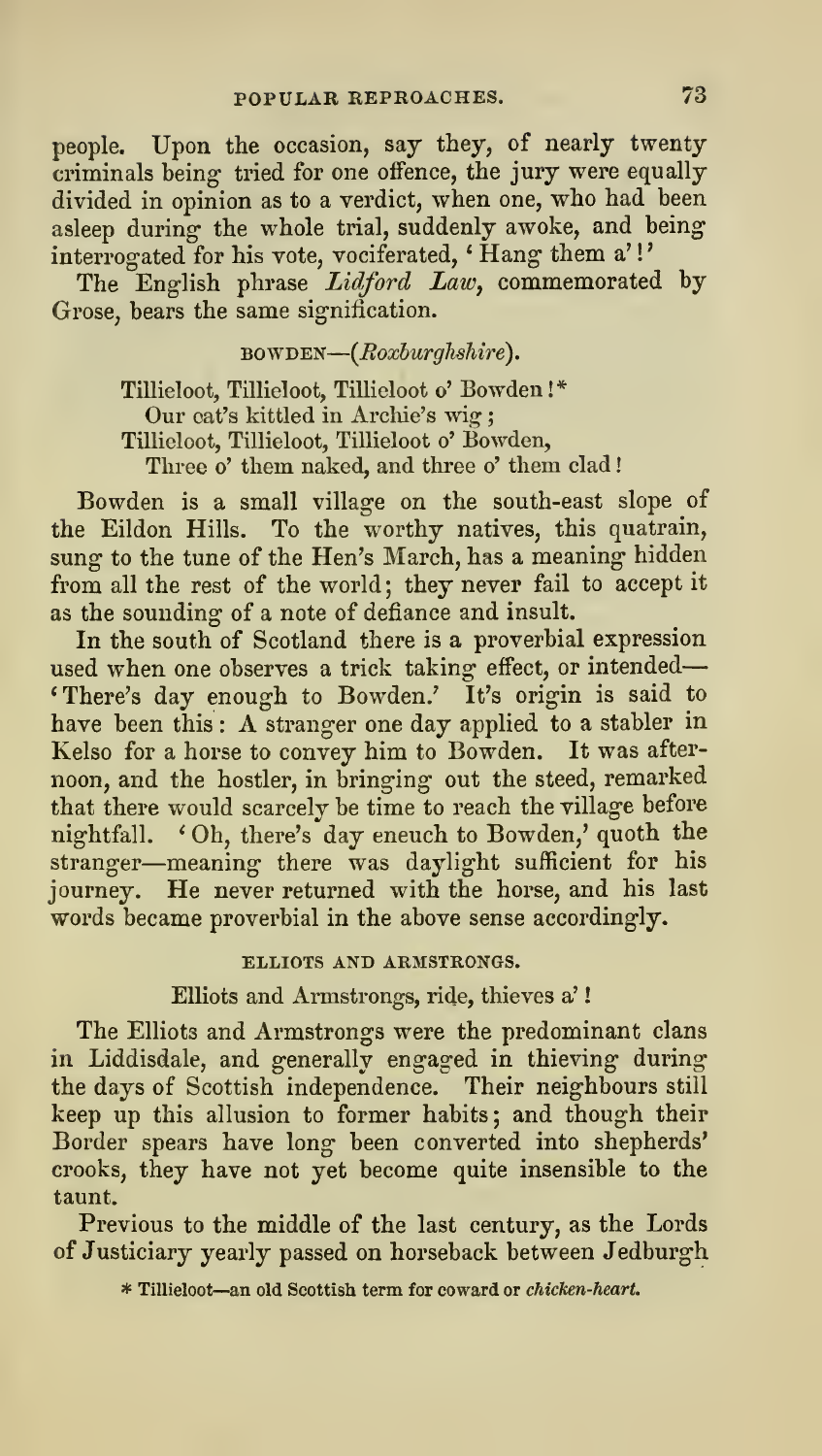and Dumfries, through the vale of the Ewes, then impassable by any kind of vehicle, Armstrong of Sorbie used to bring- out a large brandy-bottle, from which he treated his friend the Lord Justice-Clerk (Sir Gilbert Elliot), and the other members of the cavalcade, to a dram. Upon one occasion, when Henry Home (afterwards Lord Kames) for the first time went upon the circuit as advocate-depute, Armstrong, in a whisper, asked Lord Minto 'what lang, black, dour-looking chiel that was they had got wi' them?' 'That,' replied his lordship, ' is a man come to hang a' the Armstrongs.' 'Then,' retorted Sorbie dryly, and turning away, 'it's time the Elliots were ridin'!'

# FAMILY OF GORDON.

The gule, the Gordon, and the hoodie-craw, Are the three warst things that Moray ever saw.

The gool is a sort of darnel weed that infests corn. How far the rhyme has a general application to the family of Gordon, would admit of question. Pennant, who prints the stanza, says that it refers to the plundering expeditions of Lord Lewis Gordon, a son of the Marquis of Huntly, and associate of Montrose in his wars. The character of Lord Lewis, says the learned traveller, is contrasted with that of his commander in another popular verse

If ye wi' Montrose gae, ye'll get sick and wae eneugh;

If ye wi' Lord Lewis gae, ye'U get rob and reive eneugh.

The depredations of the hoodie-craw speak for themselves.

#### SELKIRK.

Sutors ane, sutors twa, Sutors in the Back Raw!

The trade of the shoemaker formerly abounded so much in Selkirk, that the burgesses in general pass to this day amongst their neighbours by the appellation of the Sutors of Selkirk. When a new burgess is admitted to the freedom of the corporation, a small parcel of bristles is introduced, and handed round the company, each of whom dips it in his wine, and then passes it between his lips. This is called Licking the birse. When Leopold of Saxe Coburg was made amember in 1819, the worthy folk of Selkirk were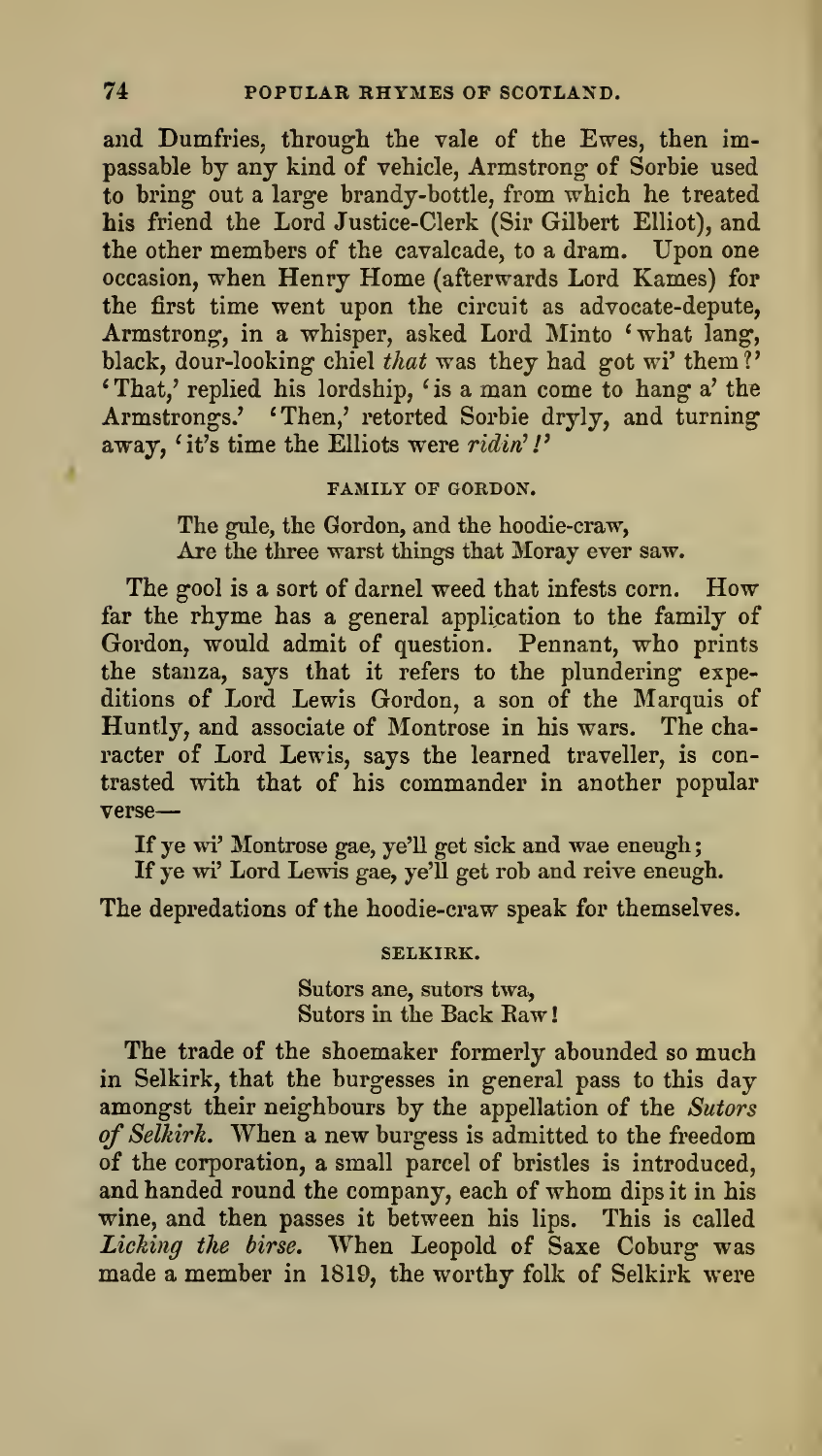much at a loss how to arrange this affair with a man of so much consequence ; at last, it was agreed that the provost should only flourish the emblem three times before his mouth, and then present it to be similarly treated by the prince ; all of which was done according'ly, and passed off well. For some inexplicable reason, the above couplet is opprobrious to the people of Selkirk ; and if any of my readers will parade the main street of the old burgh, crying- it at a moderate pitch of voice, he may depend upon receiving' as comfortable a lapidation as his heart could desire.

# LANARK.

It is said that the burgh of Lanark was, till very recent times, so poor, that the single butcher of the town, who also exercised the calling of a weaver, in order to till up his spare time, would never venture upon so great a speculation as that of killing a sheep till every part of the animal was bespoken. When he felt disposed to engage in such an enterprise, he usually prevailed upon the minister, the provost, and the town-council to take shares; but when no person came forward to order the fourth quarter, the sheep received a respite till better times. The bellman, or skellyman, as he is there called, used to go through the streets of Lanark with advertisements, such as are embodied in the following popular rhyme :

> Bell-ell-ell! There's a fat sheep to kill ! A leg for the provost, Another for the priest, The bailies and deacons They'll tak the neist; And if the fourth leg we cannot sell, The sheep it maun live, and gae back to the hill!

This rhyme, which is well known over all Clydesdale, may excite the ridicule of people who live in large cities, and have the command of plentiful markets; and the respectable little town of Lanark may thereby suffer in the estimation of its more fortunate neighbours. Yet it is not, or was not, alone in this occasion of reproach. In many small towns beef is unheard of, except once a-week; and in such cases the ceremony of advertisement is still gone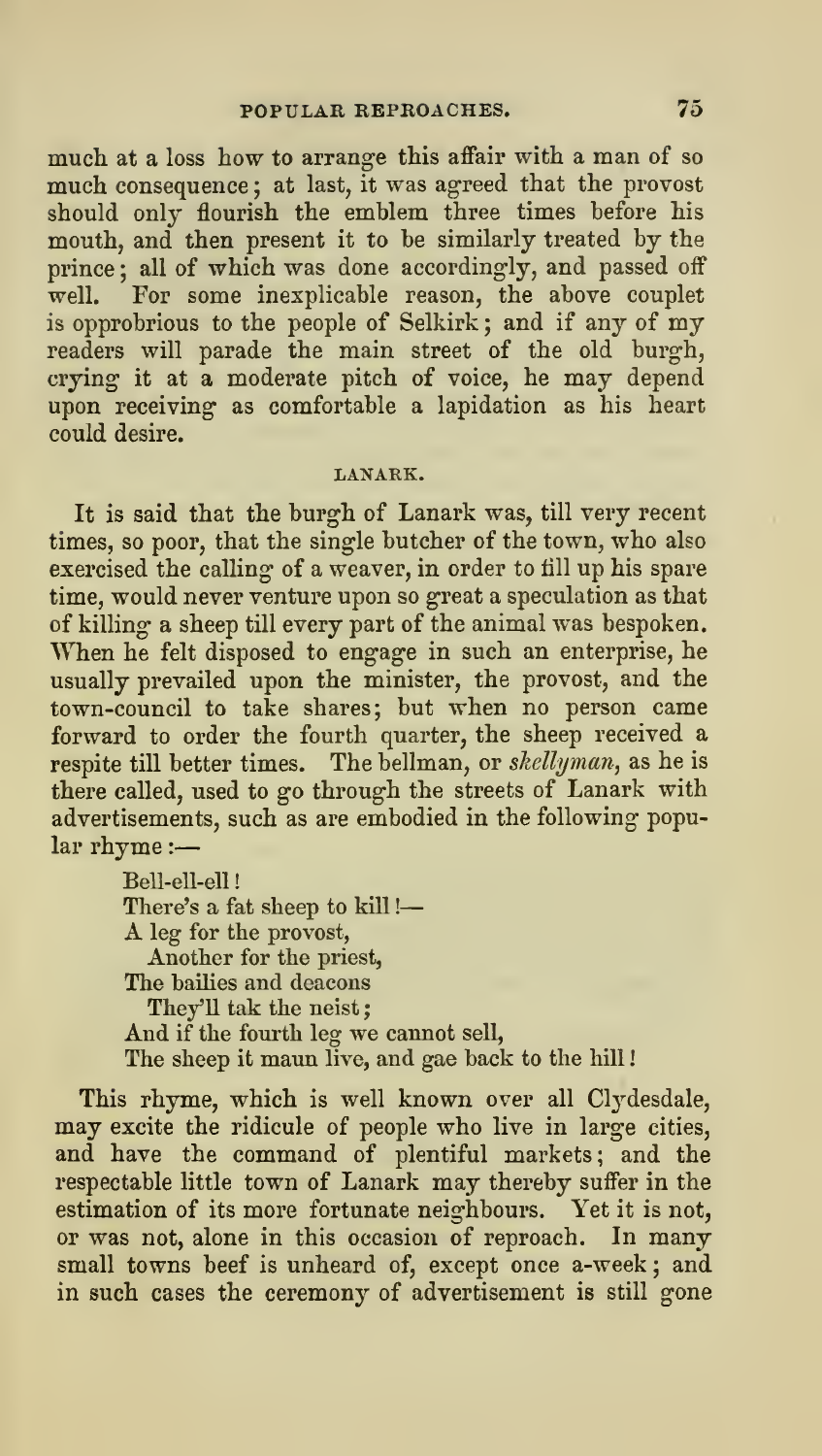through on the day of slaughter. In a magazine for 1799, there is announced the death of a cadie, or marketporter, who was old enough to remember the time when the circumstance of beef being for sale in the Edinburgh market was publicly announced in the streets ! I need not, however, remind the reader that it was then the practice of almost every family to lay in a stock of salted beef (called their mart) in November, sufficient to serve all the year round; and that, consequently, few thought of having recourse to the public market for a supply. To such an extent was this carried, that at least in one if not more farm-houses to my knowledge, the goodwife was in the habit of salting the tripe of the mart, by way of provision for the Highland reapers whom she would require to entertain about ten months after.

# PLACES IN THE UPPER WARD OF LANARKSHIRE.

Cauld kail in Covington, And crowdie in Quothquan ; Singit sweens in Symington, And brose in Pettinain ; The assy peats o' Focharton, And puddings o' Poneil . Black folk o' Douglas Drink wi' the deil.

The four first lines condemn the same number of places as remarkable for some unattractive or ill-prepared dish. Focharton, an extensive barony in Lesmahago parish, is then reproached for its peats, as of a bad, ashy kind. Poneil is a large farm on Douglas Water. The black folk of Douglas are colliers, too generally a dissolute set of people.

The following characteristics refer to a spot in Lanarkshire :

> The worthy Watsons, The gentle Neilsons, The jingling Jardines, The muckle-backit Hendersons, The fause Dicksons ; Ae Brown is enow in a toun ; Ae Paterson in a parochine, a parochine They brak a'.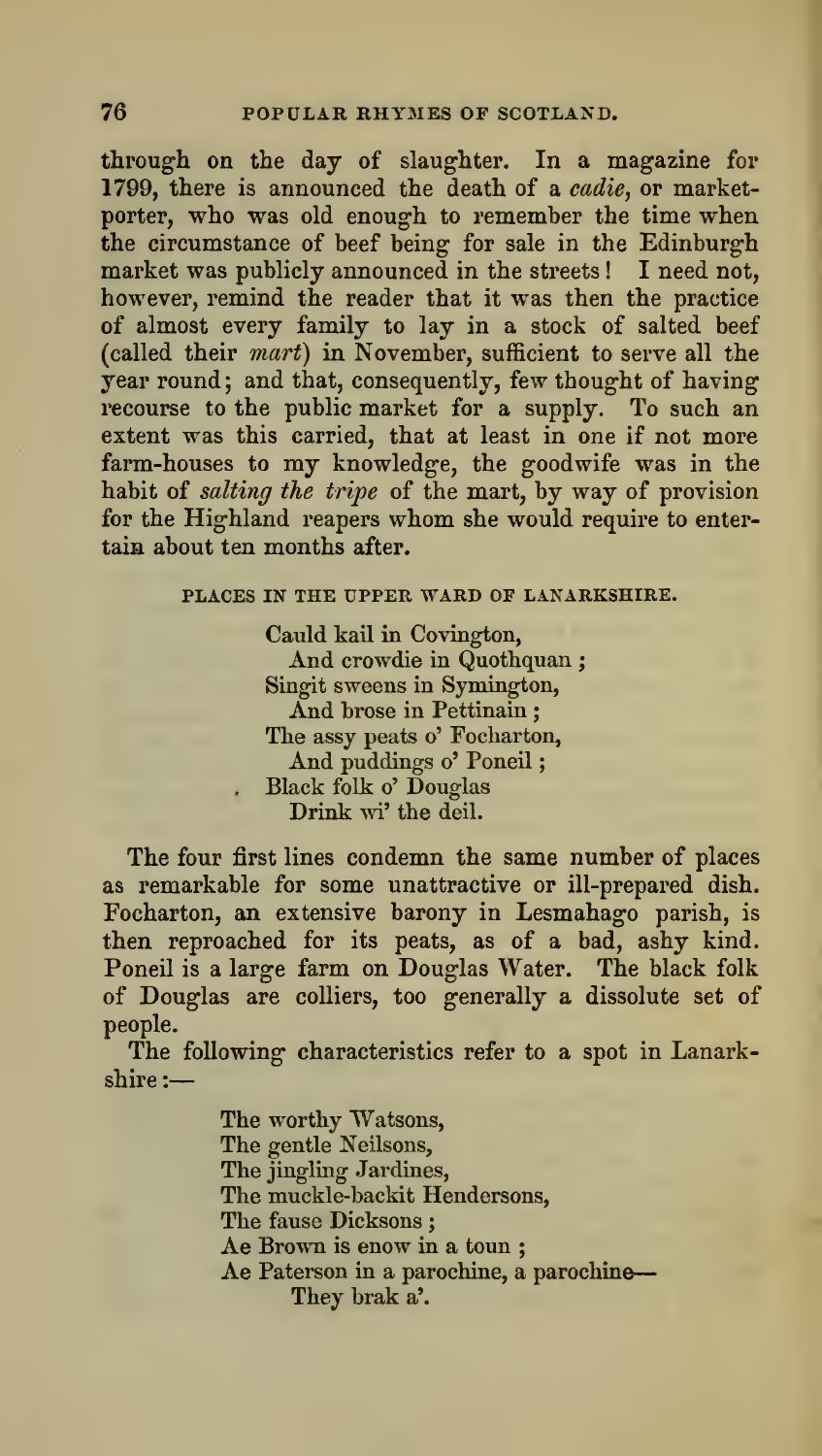# POPULAR REPROACHES. 77

# THE NETHERBOW— $(Edunburgh)$ .

This ancient place was in former times chiefly occupied by weavers, who were thought to be a dishonest set of craftsmen; accordingly, the children used to salute them in the following strain :

> As <sup>I</sup> gaed up the Canongate, And through the Netherbow, Four-and-twenty weavers Were swinging in a tow :The tow gae a crack. The weavers gae a girn, Fie, let me down again, I'll never steal a pirn ; I'll ne'er steal a pirn, I'll ne'er steal a pow ; Oh fie, let me down again, I'll steal nae mair frae you.

#### LEITH.

# Kiss your lucky—she lives in Leith !

That this phrase is at least a century old, is proved by its being used in the poems of Allan Ramsay, who, in a letter, or rather a return of compliments, to his flatterer, Hamilton of Gilbertfield, thus elegantly expresses himself :

> ' Gin ony sour-mou'd girning bucky Ca' me conceity keckling chucky, That we, like nags whase necks are yeuky, Hae used our teeth, I'll answer fine—Gae kiss your lucky, She dwalls i' Leith.'

The poet, in a note, thus attempts an explanation  $:$ — $\mathfrak{f}$  It is a cant phrase, from what rise I know not; but it is made use of when one thinks it not worth while to give a direct answer, or thinks himself foolishly accused.'

'Your lucky's mutch!' is, in Scotland, an ordinary exclamation expressive of petulant contempt, or, as the case happens, of impatience under expostulation, advice, or re proof. The word lucky signifies an elderly woman-is sometimes used as <sup>a</sup> phrase of style, like mistress or goody—and has another and different sense when added to the words daddy or minny, in which case it signifies grandfather or grandmother. But it is in the more unusual sense of wife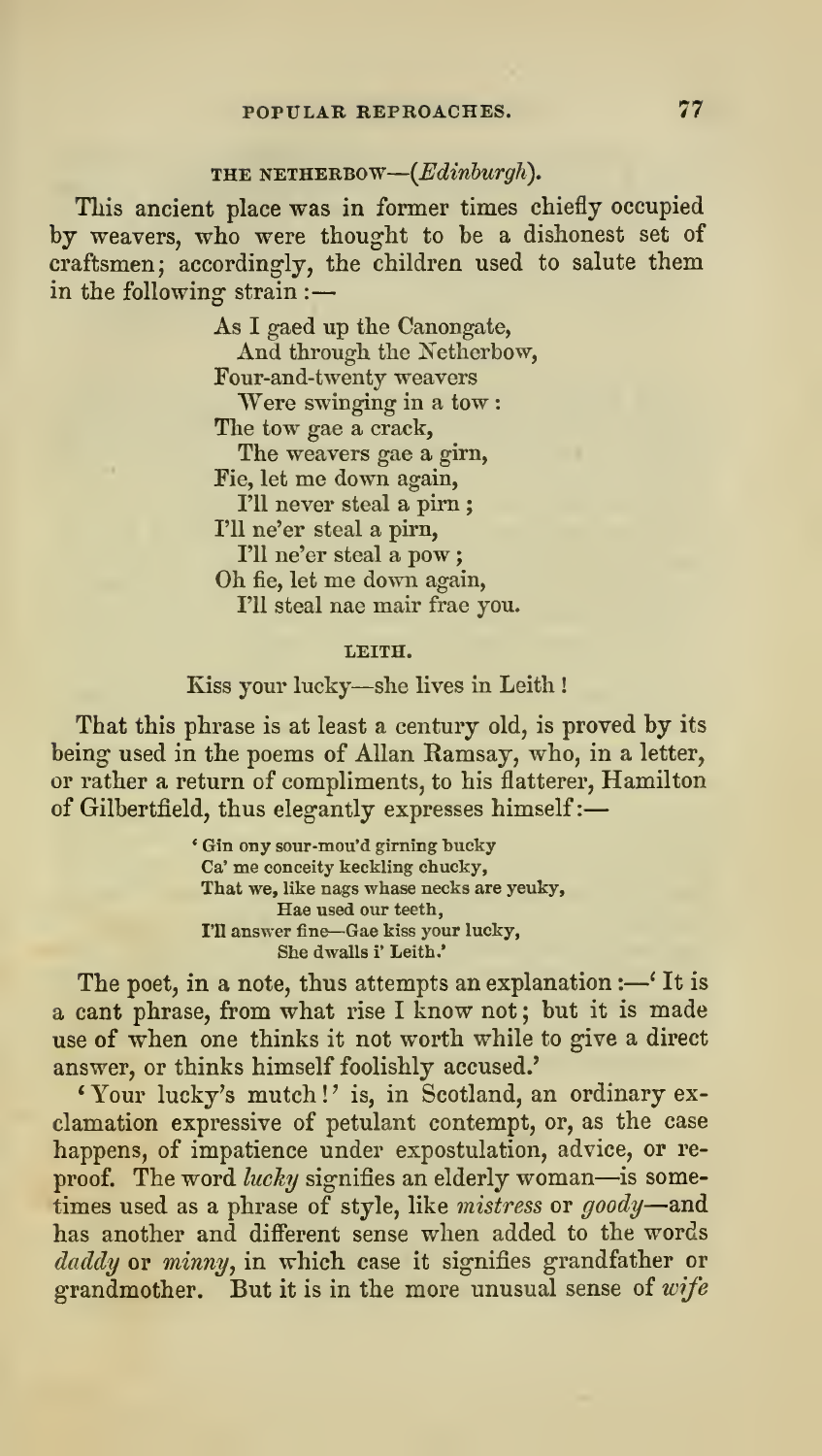that we must suppose it to be used in the above in stances. In Peeblesshire, if not also in other places, it is customary to throw the phrase into a sort of rhyme, thus

> Your luckie's mutch, and lingles at it Down the back, and buckles at it

# ABERLADY-(East Lothian).

# Stick us a'in Aberlady !

The following origin is assigned to this phrase of re proach :- An honest man who dwelt in Aberlady coming home one day, was suddenly convinced of what he had never before suspected-that his wife was not faithful to the nuptial vow. In a transport of rage he drew his knife and attempted to stab her, but she escaped his ven geance by running out to the open street, and taking refuge among the neighbours. The villagers all flocked about the incensed husband, and, as usual in cases of conjugal brawls, seemed disposed to take part with the wife. The man told his tale, with many protestations, expecting their sympathy to be all on his own side ; but what was his disappointment, when the women with one consent exclaimed, ' If that be what you have to complain of, you might stick us a' in Aberlady '

The inhabitants of Aberlady to this day feel aggrieved when this unlucky expression is cast up to them. Not many years ago, an English gentleman, residing with the late Earl of Haddington at Tyninghame, was incited by some wags at his lordship's table, after dinner, to go forth and cry ' Stick us a'in Aberlady,' at the top of his voice, through the principal street of the village. He did so, and was treated for his pains with so severe a stoning, that he was carried to bed insensible, and it is said that he never altogether recovered from the effects of the frolic.

#### DUNBAR.

There was a haggis in Dunbar, Andrew-Linkum feedel Mony better, few waur, Andrew-Linkum feedel.

#### FALKIRK.

Like the bairns o' Fa'kirk ; they'll end ere they mend.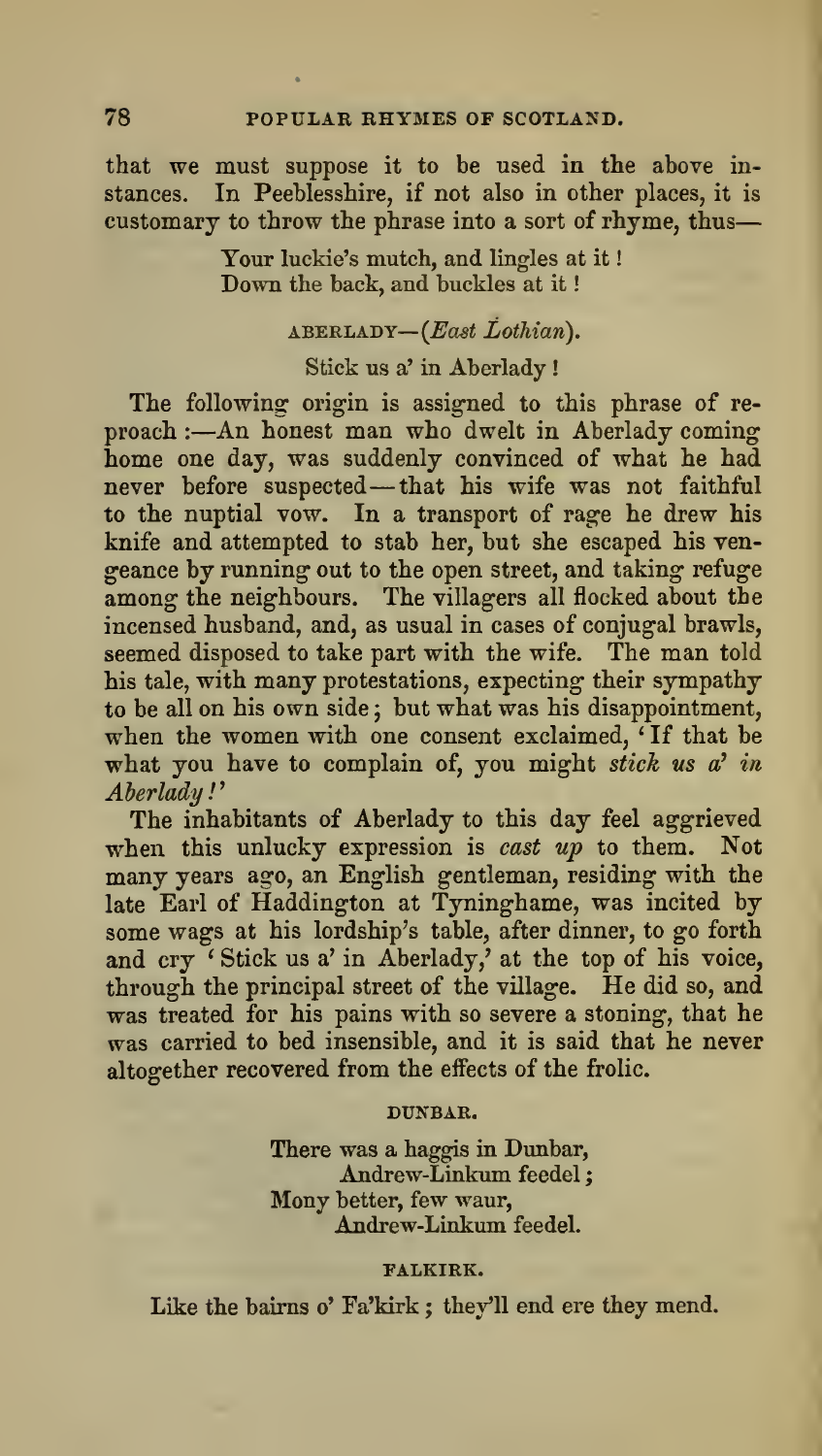This is a proverbial saying of ill-doing persons, as expressive of there being no hope of them. How the children of Falkirk came tobe so characterised, it would be difficult now to ascertain. The adage has had the effect of causing the men of Falkirk jocularly to style themselves 'the bairns?' and when one of them speaks of another as 'a bairn,' he only means that that other person is a native of Falkirk.

# ECCLESMAGIRDLE.\*

This is a small village situated under the northern slope of the Ochill Hills, and for some considerable part of the year untouched by the solar rays. Hence the following rhyme

The lasses o' Exmagirdle May very weel be dun ; For frae Michaelmas till Whitsunday, They never see the sun.

# PATHHEAD.

Pickle till him in Pathhead: Ilka bailie burns another !

Pathhead is a long, rambling-village, connected with Kirkcaldy. The meaning of the reproach seems to be be yond reach ; but, till a late period, its effect in irritating the good people of Pathhead was indubitable. It is said that a stranger, being made acquainted with the story, and told that it was dangerous to limb and life to whisper these mysterious expressions in the village, took a bet that he would proclaim them at the top of his voice, and yet come off uninjured. He setout, while his friends followed to witness the sport. But this was a more cunning loon than he of Tyninghame, for he gave the formula with a slight addition—'*They're coming behind me, crying,* Pickle till him in Pathhead ; ' whereupon the infuriated villagers fell upon his tail, who paid the piper in more ways than one.

> KIRRIEMUIR—(*Forfarshire*). Faare are ye gae'n ?- To Killiemuir! Faare never ane weel fare, But for his ain penny-fee.

\* The name of Ecclesmagirdle was derived from a place of worship, and seems to signify ' Church of St Grizel.' Ma is Gaelic for Sanctus. Camerarius has omitted St Grizelda in his Catalogue of the Saints of Scotland ; but many saints had places dedicated to them here who were not canonised as saints of other countries.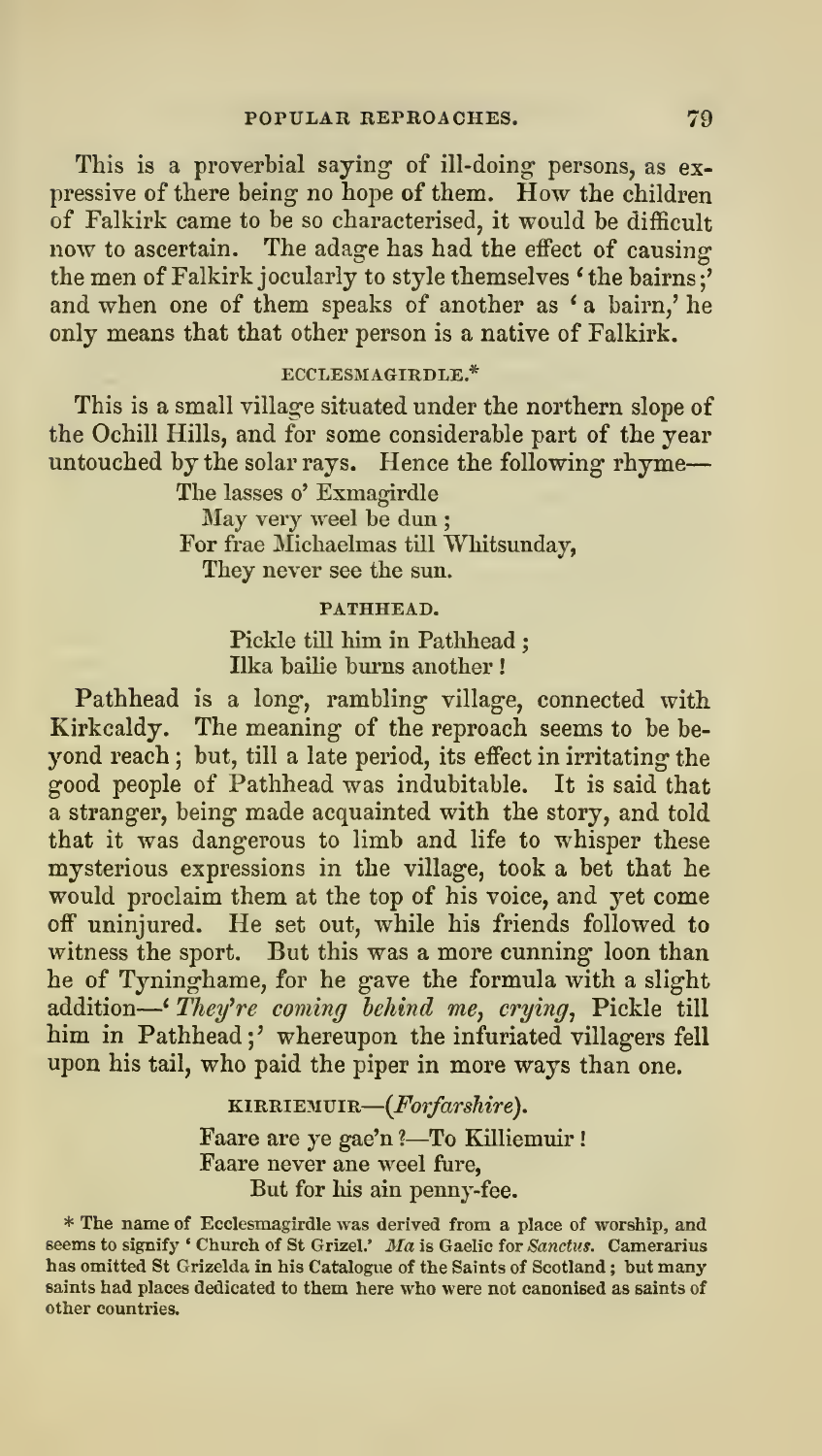Where are you going? To Kirriemuir! where never one well fared, but for his own penny-fee.

# BUCKLYVIE.

Baron of Bucklyvie, May the foul fiend drive ye. And a' to pieces rive ye, For building sic a town, Where there's neither horse meat nor man's meat, Nor a chair to sit down.

This has been rendered familiar from its appearing- at the head of the chapter in  $Rob\; Roy$  which describes the misadventures of Frank Osbaldiston and Bailie Jarvie at Aberfoyle. Scott had heard it several years before from the Rev. Mr Macfarlane, minister of Drymen (afterwards Principal of Glasgow university), in the course of a forenoon ride through that part of Stirlingshire in which Bucklyvie is situated. The baron of Bucklyvie was a gentleman named Buchanan, <sup>a</sup> cadet of the family of Kippen—<sup>a</sup> representative of which made himself famous by calling himself King of Kippen on <sup>a</sup> special occasion, as related in Bucha nan of Auchmar's work on Scottish Surnames.

#### CARSE OF GOWRIE.

# The Carles o' the Carse.

William Lithgow the traveller, in his singular book re ferring to a journey through Scotland in 1628, calls the Carse of Gowrie an earthly paradise ; but adds the follow ing ungracious information :- 'The inhabitants being only defective in affableness and communicating courtesies of natural things, whence sprung this proverb—*the Carles* (that is, Churls) of the Carse' (p. 394). Carle was, it seems, a familiar term of reproach at this time. In 1575, Thomas Brown obtained a conviction before the kirk-session of Perth against Thomas Malcolm for calling him loon and carle, and a fine of 6s. 8d. was the consequence.

Pennant records an ill-natured proverb, applicable to the people of the Carse of Gowrie—that ' they want water in the summer, fire in the winter, and the grace of God all the year round.' A gentleman of the Carse used to complain very much of the awkwardness and stupidity of all the men whom he employed, declaring that if he were only